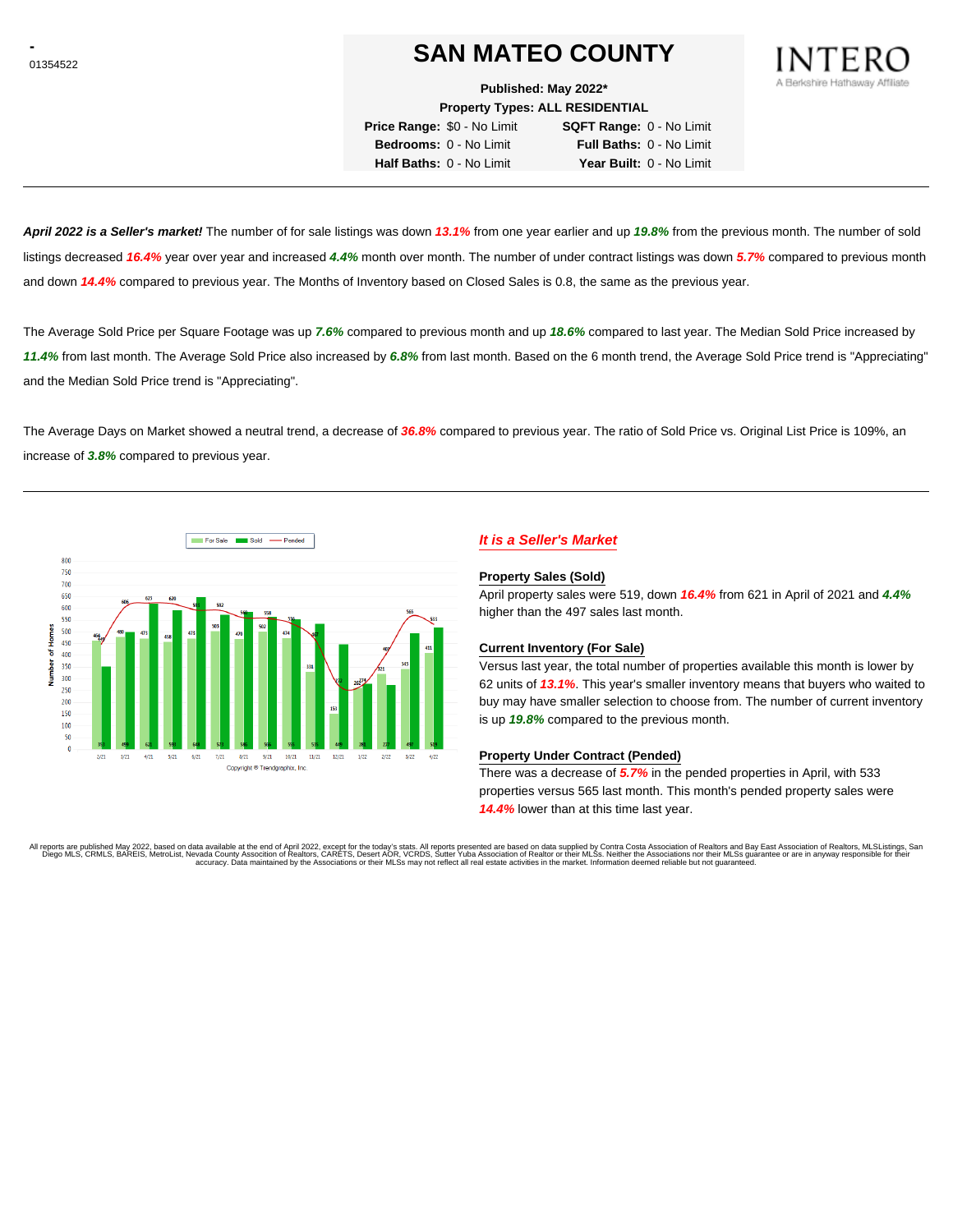## **SAN MATEO COUNTY**

**Published: May 2022\***

**Property Types: ALL RESIDENTIAL**

**Price Range:** \$0 - No Limit **SQFT Range:** 0 - No Limit

**Bedrooms:** 0 - No Limit **Full Baths:** 0 - No Limit **Half Baths:** 0 - No Limit **Year Built:** 0 - No Limit

### **The Average Sold Price per Square Footage is Appreciating\***

The Average Sold Price per Square Footage is a great indicator for the direction of property values. Since Median Sold Price and Average Sold Price can be impacted by the 'mix' of high or low end properties in the market, the Average Sold Price per Square Footage is a more normalized indicator on the direction of property values. The April 2022 Average Sold Price per Square Footage of \$1294 was up **7.6%** from \$1203 last month and up **18.6%** from \$1091 in April of last year.

\* Based on 6 month trend – Appreciating/Depreciating/Neutral





### **The Days on Market Shows Neutral Trend\***

The average Days on Market (DOM) shows how many days the average property is on the market before it sells. An upward trend in DOM trends to indicate a move towards more of a Buyer's market, a downward trend indicates a move towards more of a Seller's market. The DOM for April 2022 was 12, up **20%** from 10 days last month and down **36.8%** from 19 days in April of last year.

#### **The Sold/Original List Price Ratio Remains Steady\*\***

The Sold Price vs. Original List Price reveals the average amount that sellers are agreeing to come down from their original list price. The lower the ratio is below 100% the more of a Buyer's market exists, a ratio at or above 100% indicates more of a Seller's market. This month Sold Price vs. Original List Price of 109% is down **1.8%** % from last month and up from **3.8%** % in April of last year.

\* Based on 6 month trend – Upward/Downward/Neutral

\*\* Based on 6 month trend - Rising/Falling/Remains Steady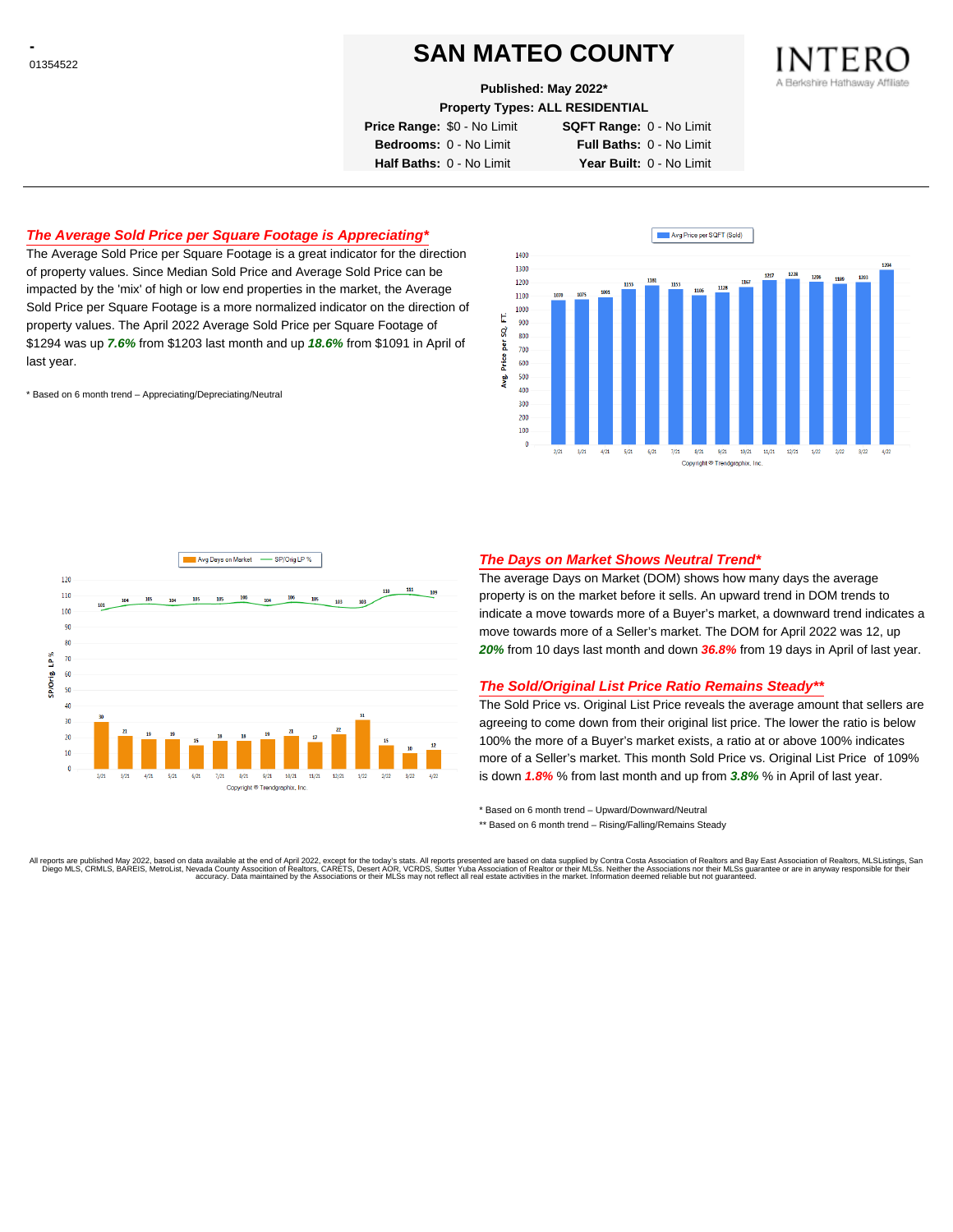# **SAN MATEO COUNTY**

#### **Published: May 2022\***

**Property Types: ALL RESIDENTIAL**

**Price Range:** \$0 - No Limit **SQFT Range:** 0 - No Limit

**Bedrooms:** 0 - No Limit **Full Baths:** 0 - No Limit **Half Baths:** 0 - No Limit **Year Built:** 0 - No Limit

**The Average For Sale Price is Neutral\***

The Average For Sale Price in April was \$3,683,000, up **0.2%** from \$3,674,000 in April of 2021 and down **1.3%** from \$3,731,000 last month.

## **The Average Sold Price is Appreciating\***

The Average Sold Price in April was \$2,442,000, up **15%** from \$2,124,000 in April of 2021 and up **6.8%** from \$2,287,000 last month.

#### **The Median Sold Price is Appreciating\***

The Median Sold Price in April was \$1,950,000, up **16.1%** from \$1,680,000 in April of 2021 and up **11.4%** from \$1,750,000 last month.

\* Based on 6 month trend – Appreciating/Depreciating/Neutral





### **It is a Seller's Market\***

A comparatively lower Months of Inventory is more beneficial for sellers while a higher months of inventory is better for buyers.

\*Buyer's market: more than 6 months of inventory Seller's market: less than 3 months of inventory Neutral market: 3 – 6 months of inventory

#### **Months of Inventory based on Closed Sales**

The April 2022 Months of Inventory based on Closed Sales of 0.8 was the same compared to last year and up **14.5%** compared to last month. April 2022 is Seller's market.

#### **Months of Inventory based on Pended Sales**

The April 2022 Months of Inventory based on Pended Sales of 0.8 was the same compared to last year and up **32.9%** compared to last month. April 2022 is Seller's market.